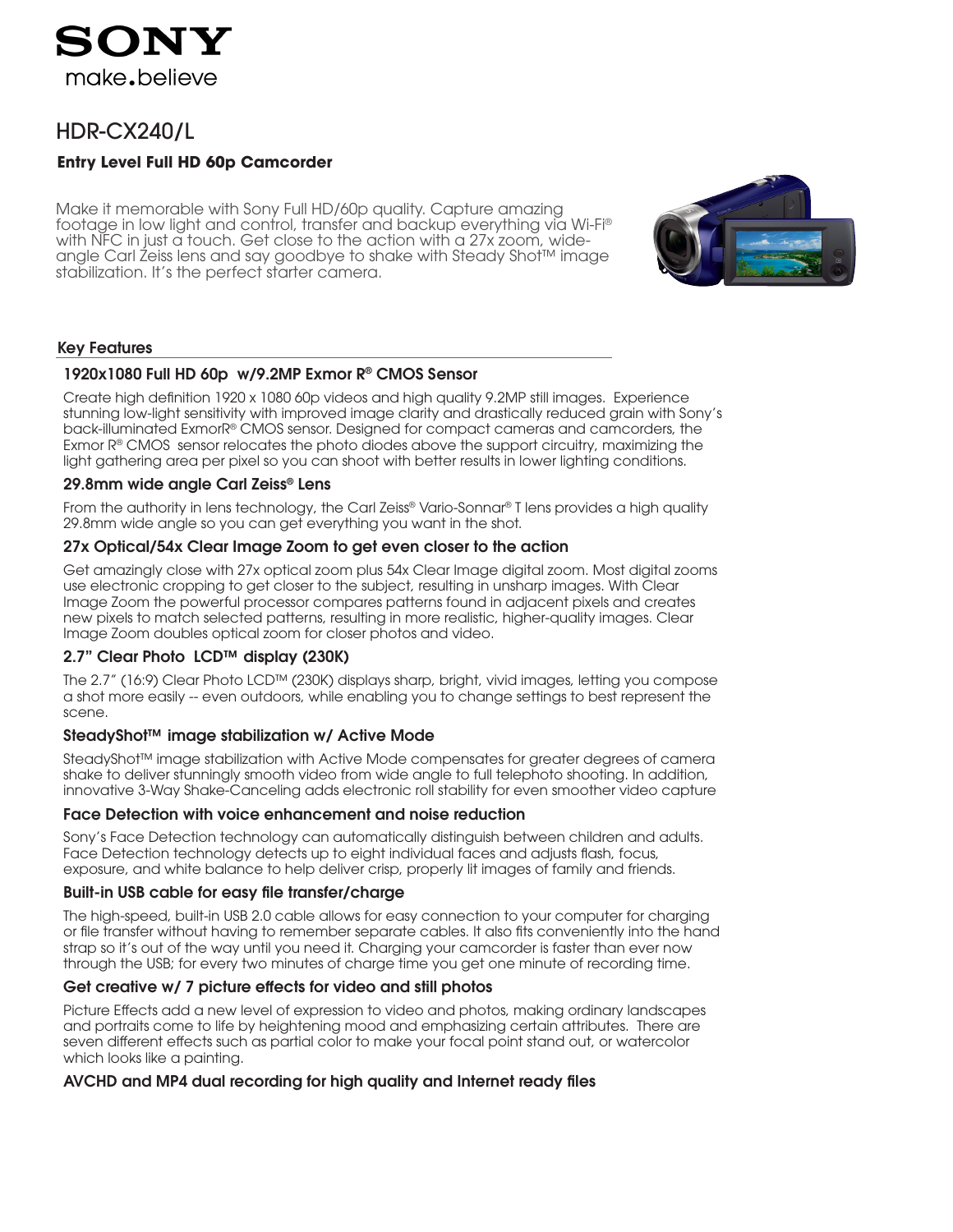

Record HD video in the AVCHD and MP4 formats for highest quality or easy transfer and sharing. AVCHD provides premium video that can be enjoyed on large screen HDTVs, and is ideal for capturing precious memories at special occasions, family vacations and other moments you want to treasure for a lifetime. MP4 is great for those moments that you want to quickly share on your social networks or store on the cloud.

#### Intelligent Auto (60 different scene combinations possible)

Intelligent Auto mode goes a step beyond traditional auto modes by analyzing your shot and then automatically selecting the appropriate settings from ten distinct scene modes and wind noise reduction. There are 60 different combinations possible: Portrait, Baby, Tripod , Backlight, Landscape, Spotlight, Twilight, Macro, Low light.

### **Specifications**

| Imaging Sensor                                |                                                                                                                |
|-----------------------------------------------|----------------------------------------------------------------------------------------------------------------|
| Imaging Sensor                                | 1/5.8" (4.6mm) back-illuminated Exmor R® CMOS Sensor                                                           |
| Processor                                     | BIONZ <sup>®</sup> X image processor                                                                           |
| <b>Pixel Gross</b>                            | Approx.2510K pixels                                                                                            |
| <b>Effective Picture Resolution</b>           | Approx.2290K pixels(16:9)/Approx.1710K pixels(4:3)                                                             |
| Color Filter System                           | RGB primary color filters                                                                                      |
| Recording                                     |                                                                                                                |
| Still Image Mode                              | <b>JPEG</b>                                                                                                    |
| Still Image Max Effective Resolution          | 9.2 megapixels                                                                                                 |
| Still Image Size 16:9                         | Movie Mode: 9.2 megapixels 16:9 (4032x2272); Photo Mode: 9.2 megapixels 16:9<br>(4032x2272)                    |
| Still Image Size 4:3                          | Photo Mode: 6.9megapixels 4:3(3024x2272)                                                                       |
| Video Mode                                    | HD: MPEG4-AVC/H.264 AVCHD 2.0 format.compatible; STD: MPEG2-PS; MP4: MPEG-<br>4 AVC/H.264                      |
| <b>Video Resolution</b>                       | HD:1920x1080/60p(PS),60i(FX,FH), 1440x1080/60i(HQ,LP)                                                          |
| Video Actual (Pixel)                          | Approx.2290K pixels(16:9)                                                                                      |
| Video Signal                                  | HDTV, NTSC color, EIA standards                                                                                |
| Photo Capture from Movie                      | 2.1 megapixels 16:9 (1920 x 1080)                                                                              |
| <b>Dual Record</b>                            | Yes                                                                                                            |
| Microphone/Speaker                            | Built-in Zoom Microphone/Monoral Speaker                                                                       |
| <b>Dual Video Recording</b>                   | Yes                                                                                                            |
| Mic Level Control                             | Yes(2steps)                                                                                                    |
| Movie Recording Rate(Average Bit<br>Rate/VBR) | HD PS:Approx.28Mbps/FX:Approx.24Mbps/FH:Approx.17Mbps/HQ:Approx.9Mbps/<br>LP:Approx.5Mbps<br>MP4: Approx.3Mbps |
| Still Image File Format                       | DCF Ver.2.0 compatible, Exif Ver.2.3 compatible, MPF Baseline compatible                                       |
| Optics/Lens                                   |                                                                                                                |
| Lens Type                                     | Carl Zeiss Vario Tessar                                                                                        |
| Lens Stabilization                            | SteadyShot™ image stabilization w/ Active mode (Wide to Tele)                                                  |
| Aperture                                      | F1.8-F4.0                                                                                                      |
| Optical Zoom                                  | 27x                                                                                                            |
| Digital Zoom                                  | 320x                                                                                                           |
| Focal Length (35mm equivalent)                | Movie Mode: 29.8-804.0mm (16:9); Photo Mode: 29.8-804.0mm (16:9), 36.4-<br>984.0.0mm (4:3)                     |
| Minimum Focus Distance                        | Approx.1cm(Wide),Approx.80cm(Tele) (13/32inch-31 1/2inch)                                                      |
| Clear Image Zoom                              | 54x                                                                                                            |
| <b>LCD Display</b>                            |                                                                                                                |
| LCD Type                                      | 2.7" Clear Photo LCD™ display (230K)                                                                           |
| Angle Adjustment                              | Opening Angle: max.90 deg., Turning Angle: max.270 deg.                                                        |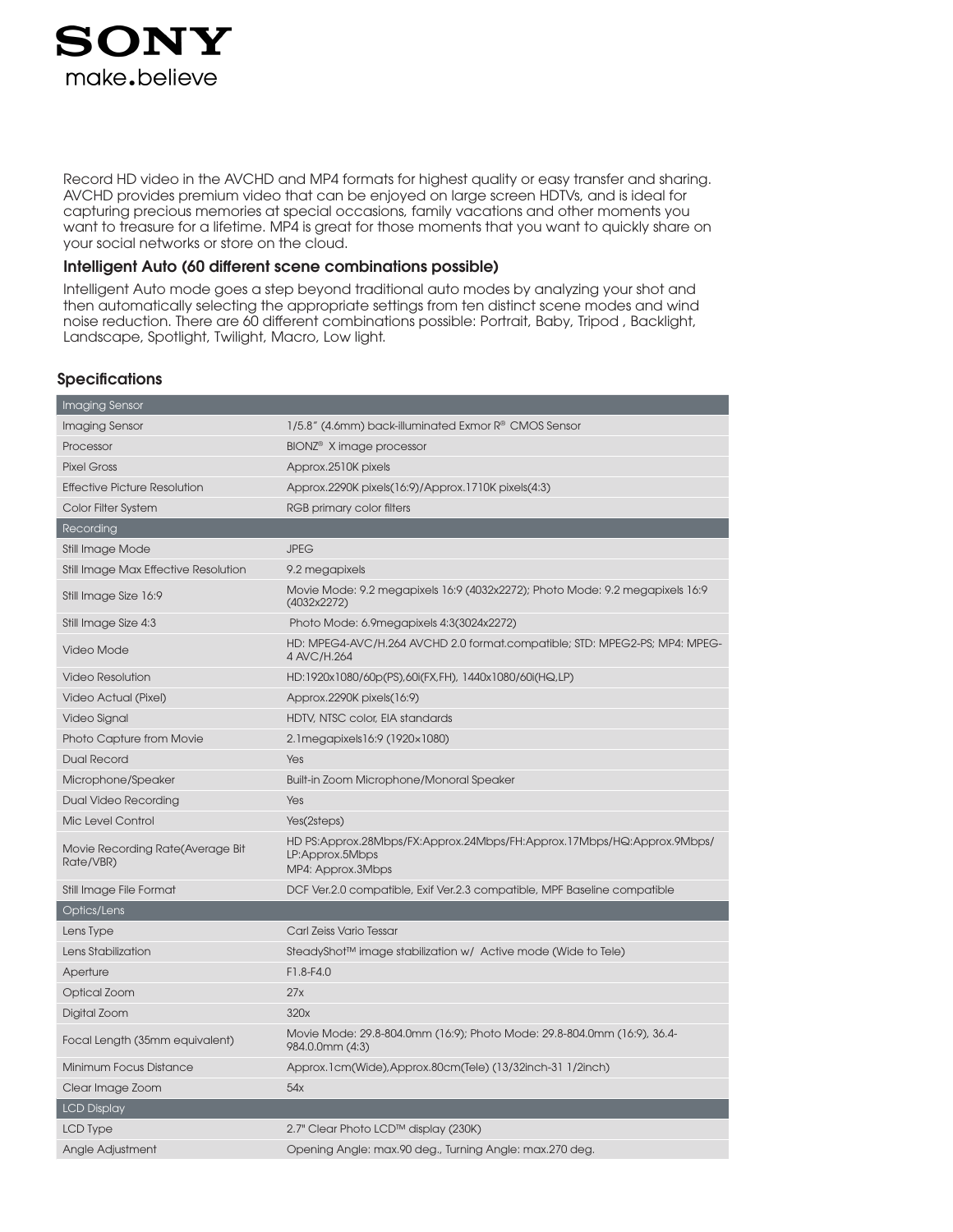

| <b>Brightness Control</b>           | Yes (Menu)                                                                                                                                                                                                      |
|-------------------------------------|-----------------------------------------------------------------------------------------------------------------------------------------------------------------------------------------------------------------|
| Coverage                            | 100%                                                                                                                                                                                                            |
| <b>Grid Display</b>                 | <b>Grid Line</b>                                                                                                                                                                                                |
| <b>Focus Control</b>                |                                                                                                                                                                                                                 |
| <b>Focus System</b>                 | Contrast AF                                                                                                                                                                                                     |
| <b>AF Modes</b>                     | Auto/Manual                                                                                                                                                                                                     |
| <b>Focus Area</b>                   | <b>Full range Focus</b>                                                                                                                                                                                         |
| <b>Exposure System</b>              |                                                                                                                                                                                                                 |
| <b>Metering Modes</b>               | Multi-segment                                                                                                                                                                                                   |
| <b>Exposure Settings</b>            | Auto, Manual (Menu)                                                                                                                                                                                             |
| Scene Mode(s)                       | Auto / Night Scene / Sunrise Sunset / Fireworks / Landscape / Portrait / Spotlight /<br>Beach / Snow                                                                                                            |
| D-Range Optimizer                   | Yes                                                                                                                                                                                                             |
| Noise Reduction                     | Yes                                                                                                                                                                                                             |
| <b>White Balance Mode</b>           | Auto/Onepush/Outdoor/Indoor                                                                                                                                                                                     |
| Minimum Illumination                | Standard: 6 lux (1/30 Shutter Speed); Low Lux: 3 lux (1/30 Shutter Speed)                                                                                                                                       |
| Auto Iris Control                   | $F1.8 - F10$                                                                                                                                                                                                    |
| <b>Backlight Compensation</b>       | Yes (Auto)                                                                                                                                                                                                      |
| Gain Control                        | Auto                                                                                                                                                                                                            |
| <b>LOW LUX Mode</b>                 | Yes                                                                                                                                                                                                             |
| Drive System                        |                                                                                                                                                                                                                 |
| Drive Mode                          | Photo Mode: Single-shot / Self-timer                                                                                                                                                                            |
| Self-timer                          | Approx. 10sec. (Still Image)                                                                                                                                                                                    |
| <b>Shutter Speeds</b>               | Shutter Speed(Standard): 1/60 - 1/10000; Shutter Speed (Auto Control Range) 1/8 -<br>1/100000; Shutter Speed(Manual Iris Control) 1/60 - 1/10000; Shutter Speed(Manual                                          |
|                                     | Shutter) 1/8 - 1/10000; Shutter Speed(Smooth Slow Rec): 1/250 - 1/10000                                                                                                                                         |
| <b>Convenience Features</b>         |                                                                                                                                                                                                                 |
| Manual / Auto Lens Cover            | Manual                                                                                                                                                                                                          |
| Self Timer                          | Yes                                                                                                                                                                                                             |
| Red-Eye Reduction                   | Yes (On/Off)                                                                                                                                                                                                    |
| Fader Effect(s)                     | White / Black                                                                                                                                                                                                   |
| Date / Time Stamp                   | Yes (Rec Date and Time, Camera info)                                                                                                                                                                            |
| Erase/Protect                       | Yes / Yes                                                                                                                                                                                                       |
| Media/Battery Indicator             | Yes (recordable time, free and used media space) / Yes (recordable time,<br>remaining capacity)                                                                                                                 |
| <b>Power Save Mode</b>              | Yes                                                                                                                                                                                                             |
| <b>Still Image Playback Options</b> | Slide Show                                                                                                                                                                                                      |
| <b>Video Playback Options</b>       | Highlight Playback (HD Movie Only); Highlight Playback Save and Share (Translate<br>into STD quality); Highlight Scenario (Save/Playback/Erase); Hightlight BGM<br>(Preinstalled 4 music files, Music transfer) |
| <b>Built-in USB Cable</b>           | Yes (USB Charge Available)                                                                                                                                                                                      |
| Multiple Language Display           | English; Brazilian Portugese; Canadian French; Spanish                                                                                                                                                          |
| <b>Picture Effects</b>              | Yes                                                                                                                                                                                                             |
| <b>Self Recording</b>               | Yes                                                                                                                                                                                                             |
| <b>AGC Limit</b>                    | Yes                                                                                                                                                                                                             |
| Airplane Mode                       | Yes                                                                                                                                                                                                             |
| <b>Advanced Features</b>            |                                                                                                                                                                                                                 |
| <b>Face Detection</b>               | Yes                                                                                                                                                                                                             |
| Image Stabilization                 | SteadyShot™ image stabilization w/ Active mode (Wide to Tele)                                                                                                                                                   |